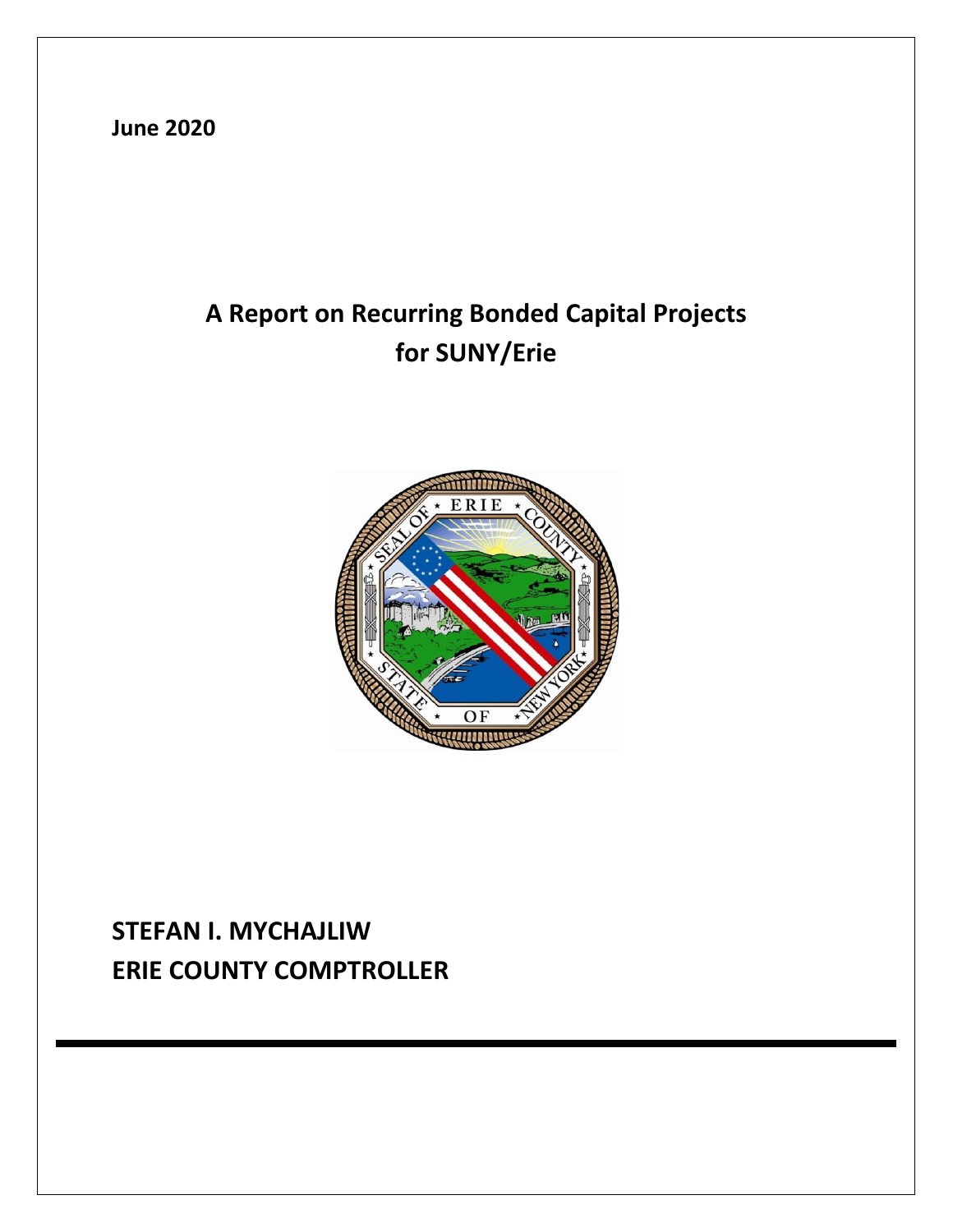**HON. STEFAN I. MYCHAJLIW ERIE COUNTY COMPTROLLER'S OFFICE DIVISION OF AUDIT & CONTROL 95 FRANKLIN STREET BUFFALO, NEW YORK 14202**

**June 10, 2020**

Erie County Legislature 92 Franklin Street 4<sup>th</sup> Floor Buffalo, New York 14202

Dear Honorable Members:

The Erie County Comptroller's Office has completed a report on recurring bonded capital projects for SUNY/Erie (ECC).

Our objectives were to:

- Determine the amount of bonds secured to perform projects at ECC.
- Determine the amount of funds actually spent on these projects.
- Make recommendations as to how to reduce debt service paid for these projects.

To accomplish these objectives, we reviewed data from the county's accounting records.

As a result of our examination, we have made recommendations to improve the conditions of ECC, as well as reduce debt service for college capital projects.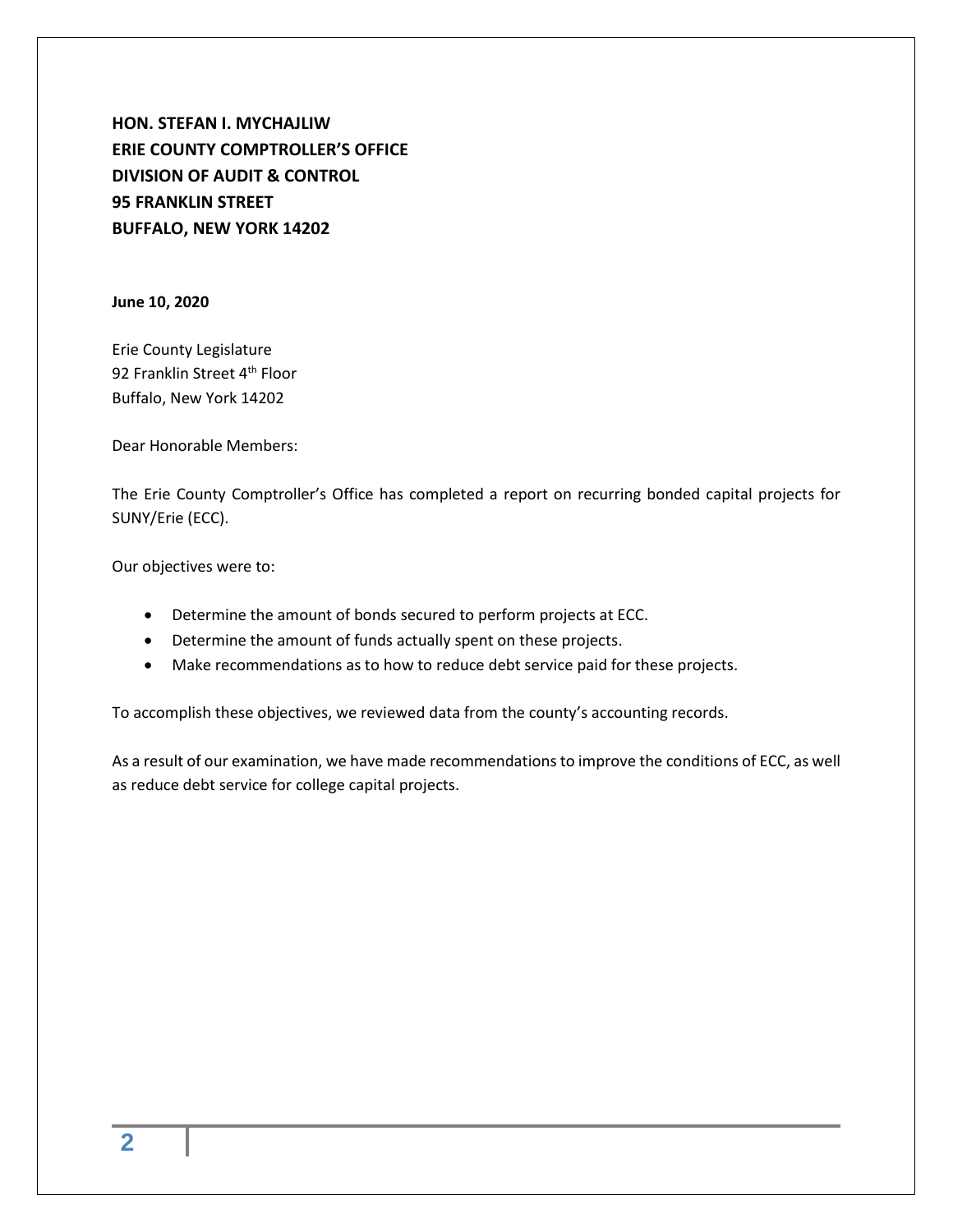### **Table of Contents**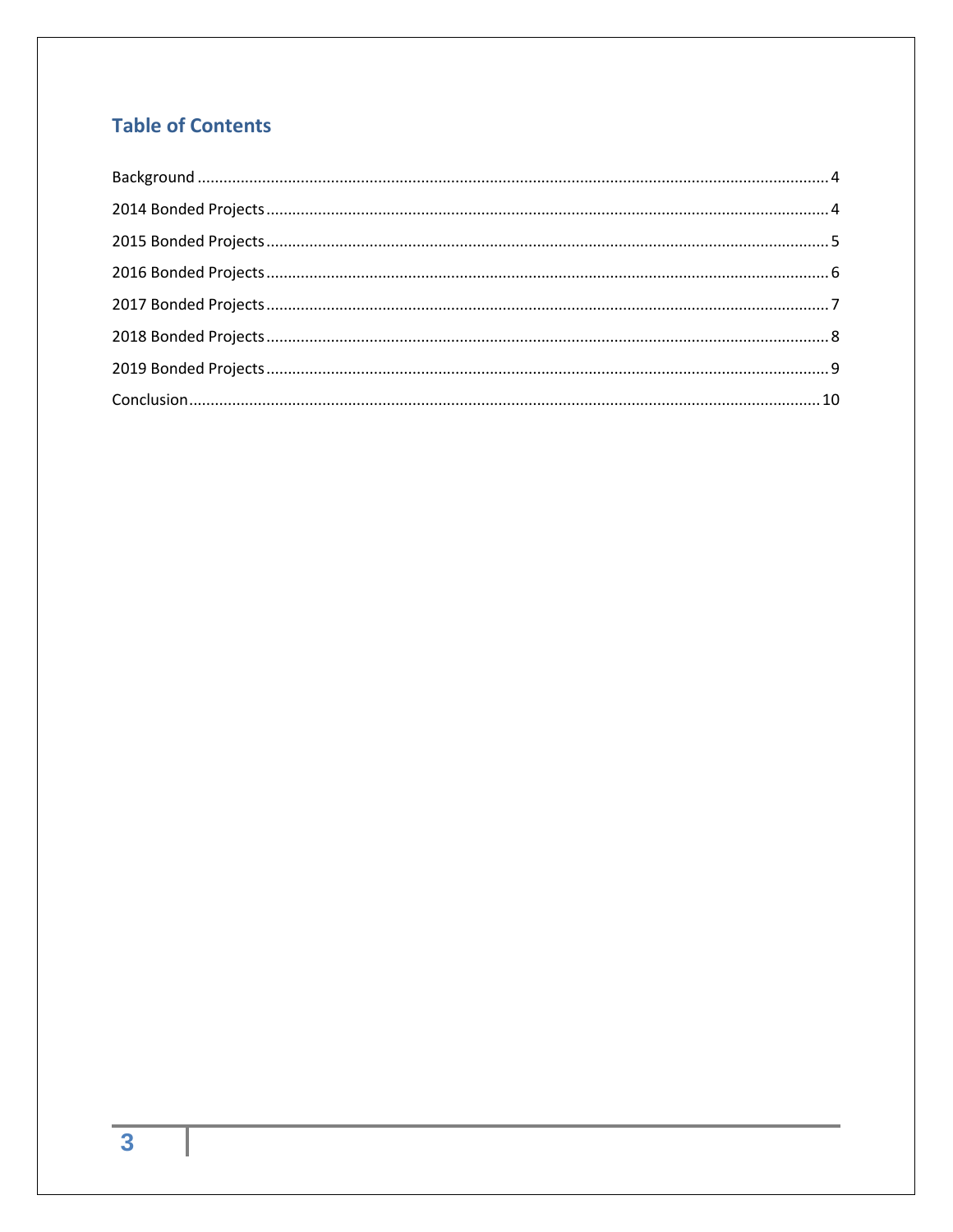#### <span id="page-3-0"></span>**Background**

SUNY/Erie (ECC) is a three campus community college in Erie County. The campuses are located in the City of Buffalo, the Town of Amherst, and the Town of Orchard Park. Erie County owns the property and facilities upon which Erie Community College is situated. As such, Erie County provides for capital improvements for the campuses. These improvements are typically matched with New York State funds.

In order to determine if the funds for recurring capital improvements are being invested into the college as approved by the Erie County Legislature, capital borrowing for the years 2014-2019 was examined. In particular, data regarding total amount budgeted, total amount borrowed by Erie County, total amount expended by Erie County, and total interest paid by Erie County was collected. The data regarding interest paid includes amounts paid through March 31, 2020.

Given these parameters, conclusions should not be made regarding borrowing for ECC capital projects prior to 2014. Nor should does this report address projects for which bonds are sold on a more occasional basis, or projects with a specific purpose. For example, in 2011, Erie County sold bonds in the amount of \$1,000,000 for the ECC North Campus cooling system. As of March 31, 2020, it has spent \$51,163 of the \$1,000,000 and paid \$262,751 in interest expense. This may not be typical for other bonds sold at and around that time, however.

It should also be noted that this report focuses on Erie County's capital project expenditures and interest on outstanding bonds. It makes no reference to the amounts that New York State may have paid on borrowing for ECC projects. As such, references to county expenditures and interest expended only refer to county share, and do not include matching funds from New York State. Further, references to unexpended funds refer only to unexpended funds on the bonds sold by the county. The true number available for the project is double that number, based on New York State matching funds available.

#### <span id="page-3-1"></span>**2014 Bonded Projects**

In 2014, Erie County sold bonds to fund three categories of projects: ECC roofs – North Campus; classroom renovation; and, ECC code compliance.

The total budget for these projects was \$2,200,000, of which Erie County taxpayers were responsible for \$1,100,000. Of this \$1,100,000 borrowed, Erie County has expended \$840,725. To put it another way, Erie County has expended 76.4% of the money borrowed for projects in 2014. As such, \$259,725 remains available for projects on which the county continues to pay interest. As of March 31, 2020, Erie County has paid \$205,379 in interest expense on the total bonds sold.

More succinctly, Erie County continues to pay interest on money it has not actually invested into Erie Community College for capital projects in 2014. For 2014 classroom renovations, Erie

**4**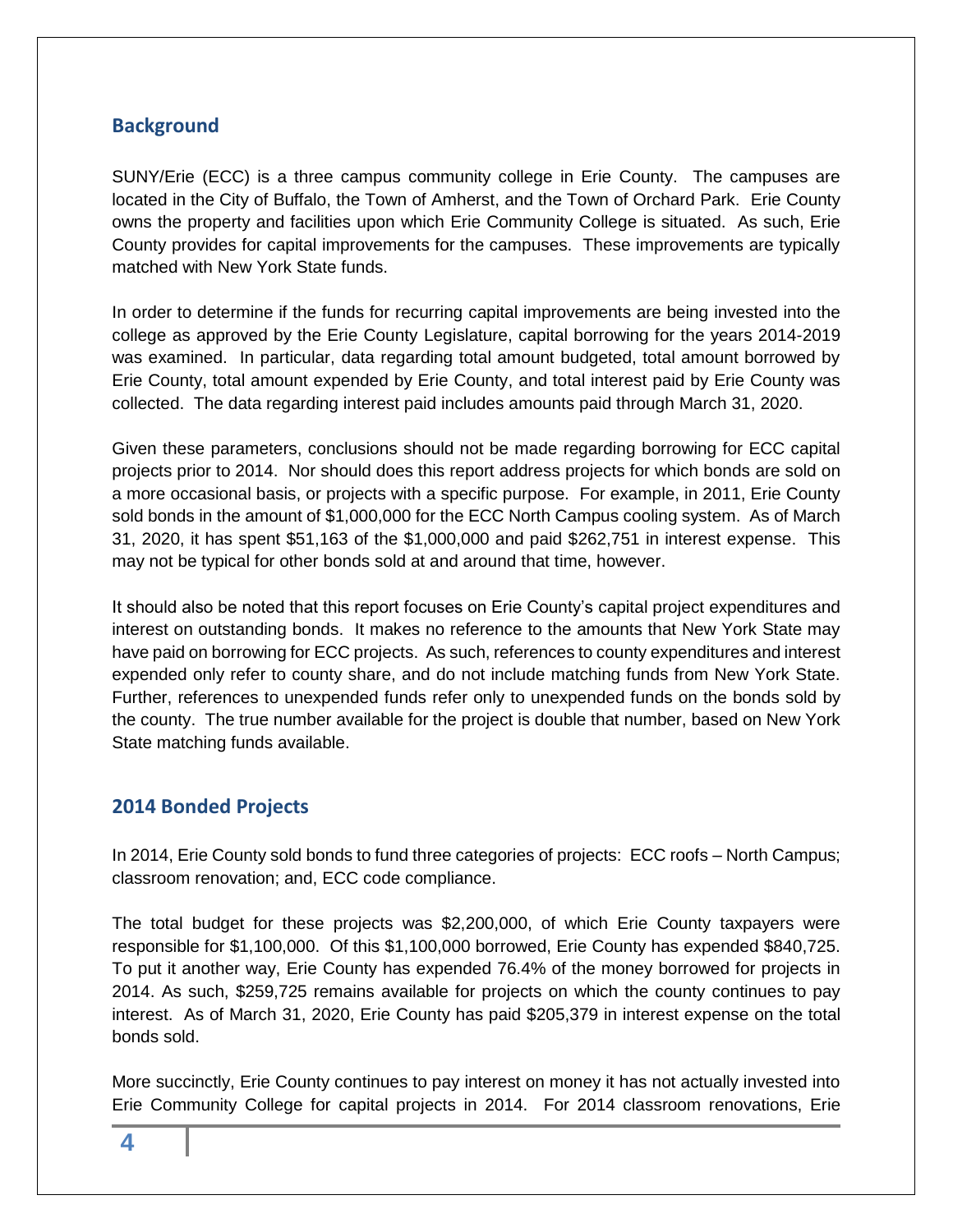County has paid \$46,677 in interest, while spending only \$17,095 of the \$250,000 borrowed. Put another way, Erie County could have saved \$29,582 by paying cash for the 2014 classroom renovations performed to date.

| Year | <b>Description</b>     | <b>Total</b><br>Current<br><b>Budget</b> | Commit-<br>ments | <b>County Bonds</b><br>Sold | County<br><b>Share</b><br><b>Expended</b> | <b>Interest</b><br>Paid |
|------|------------------------|------------------------------------------|------------------|-----------------------------|-------------------------------------------|-------------------------|
| 2014 | <b>ECC Roofs North</b> |                                          |                  |                             |                                           |                         |
|      | Campus                 | \$1,600,000                              |                  | \$800,000                   | \$800,000                                 | \$149,367               |
| 2014 | Classroom              |                                          |                  |                             |                                           |                         |
|      | Renovation             | \$500,000                                | \$106,223        | \$250,000                   | \$17,095                                  | \$46,677                |
| 2014 | <b>ECC Code</b>        |                                          |                  |                             |                                           |                         |
|      | Compliance             | \$100,000                                | \$27,057         | \$50,000                    | \$23,630                                  | \$9,335                 |
|      | 2014 Subtotal          | \$2,200,000                              | \$133,280        | \$1,100,000                 | \$840,725                                 | \$205,379               |

Given the above information, the County has \$259,275 in unexpended funds for projects for which it borrowed in 2014. WE RECOMMEND that the County take steps to invest the budgeted money as intended by the Legislature, or, in the alternative, undertake management practices which would avoid paying interest on money that is not being utilized for ECC projects until such a time that the money is actually needed.

#### <span id="page-4-0"></span>**2015 Bonded Projects**

In 2015, Erie County secured bonds to fund two categories of projects: ECC roof replacement and ECC code compliance.

The total budget for these projects was \$6,300,000, of which Erie County taxpayers were responsible for \$3,150,000. Of this \$3,150,000 borrowed, Erie County has expended \$2,541,490. To put it another way, Erie County has expended 81% of the money borrowed for projects in 2015. As such, \$608,510 remains available for projects on which the county continues to pay interest. To date, Erie County has paid \$533,966 in interest on the total amount borrowed.

More succinctly, Erie County continues to pay interest on money it has not actually invested into Erie Community College for capital projects in 2015.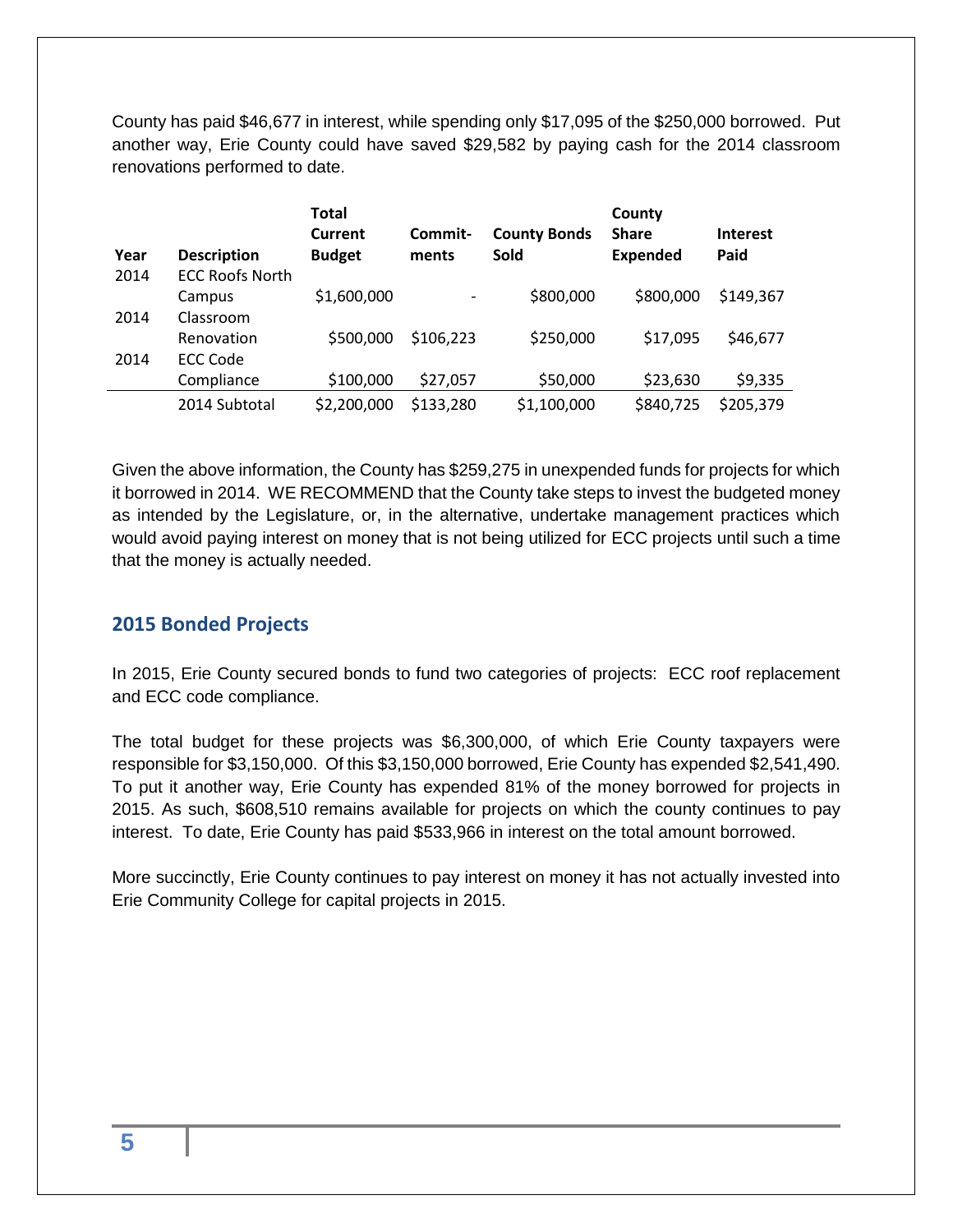| Year | <b>Description</b> | <b>Total</b><br>Current<br><b>Budget</b> | Commit-<br>ments | County<br><b>Bonds Sold</b> | County<br><b>Share</b><br><b>Expended</b> | <b>Interest</b><br>Paid |
|------|--------------------|------------------------------------------|------------------|-----------------------------|-------------------------------------------|-------------------------|
|      |                    |                                          |                  |                             |                                           |                         |
| 2015 | <b>ECC Roof</b>    |                                          |                  |                             |                                           |                         |
|      | Replacement        | \$6,000,000                              | \$724,305        | \$3,000,000                 | \$2,440,642                               | \$508,539               |
| 2015 | <b>ECC Code</b>    |                                          |                  |                             |                                           |                         |
|      | Compliance         | \$300,000                                | \$98,304         | \$150,000                   | \$100,848                                 | \$25,427                |
|      | 2015 Subtotal      | \$6,300,000                              | \$822,608        | \$3,150,000                 | \$2,541,490                               | \$533,966               |

Given the above information, the County has \$608,510 in unexpended funds for projects for which it borrowed in 2015. WE RECOMMEND that the County take steps to invest the budgeted money as intended by the Legislature, or, in the alternative, undertake management practices which would avoid paying interest on money that is not being utilized for ECC projects until such a time that the money is actually needed.

#### <span id="page-5-0"></span>**2016 Bonded Projects**

In 2016, Erie County secured bonds to fund four categories of projects: ECC roof replacement; 2016 sitework; infrastructure and construction of student center; and ECC code compliance.

The total budget for these projects was \$4,600,000, of which Erie County taxpayers were responsible for \$2,300,000. Of this \$2,300,000 borrowed, Erie County has expended \$155,924. To put it another way, Erie County has expended 6.8% of the money borrowed for projects in 2016. As such, \$2,144,076 remains available for projects on which the county continues to pay interest. To date, Erie County has paid \$312,206 in interest on the total amount borrowed.

More succinctly, Erie County continues to pay interest on money it has not actually invested into Erie Community College for capital projects in 2016. For 2016 ECC roof replacement, Erie County has paid \$135,742 in interest, while spending only \$8,321 of the \$1,000,000 borrowed. To put it another way, Erie County could have saved \$127,421 by paying cash for the 2016 roof replacements performed to date. For 2016 sitework, Erie County has paid \$67,871 interest and has spent none of the \$500,000 it borrowed. For 2016 infrastructure and construction of the student center, Erie County has paid \$81,445 interest and has spent only \$15,609 of the \$600,000 borrowed. For 2016 code compliance, Erie County has paid \$27,148 interest, while spending \$131,993 of the \$200,000 borrowed. The spending for code compliance includes \$106,906 since December, 2019. Prior to that, only \$25,027 was spent.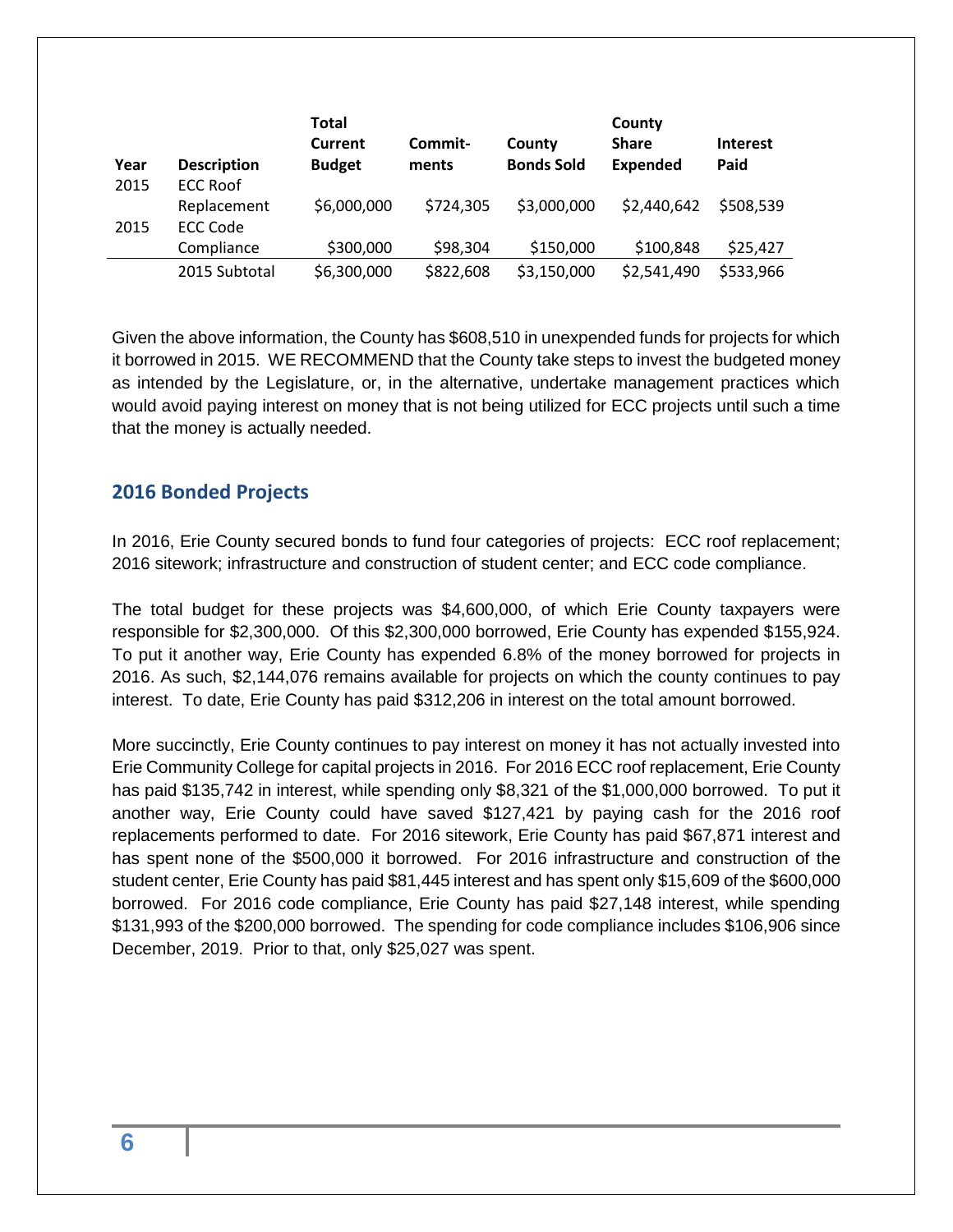|      |                    | <b>Total</b>   |           |                   | County          |                 |
|------|--------------------|----------------|-----------|-------------------|-----------------|-----------------|
|      |                    | <b>Current</b> | Commit-   | County            | <b>Share</b>    | <b>Interest</b> |
| Year | <b>Description</b> | <b>Budget</b>  | ments     | <b>Bonds Sold</b> | <b>Expended</b> | Paid            |
| 2016 | <b>ECC Roof</b>    |                |           |                   |                 |                 |
|      | Replacement        | \$2,000,000    | \$46,631  | \$1,000,000       | \$8,321         | \$135,742       |
| 2016 | 2016 Sitework      | \$1,000,000    | \$32,850  | \$500,000         |                 | \$67,871        |
| 2016 | Infrast & Const of |                |           |                   |                 |                 |
|      | S. Student Center  | \$1,200,000    | -         | \$600,000         | \$15,609        | \$81,445        |
| 2016 | ECC Code           |                |           |                   |                 |                 |
|      | Compliance         | \$400,000      | \$136,013 | \$200,000         | \$131,993       | \$27,148        |
|      | 2016 Subtotal      | \$4,600,000    | \$215,494 | \$2,300,000       | \$155,924       | \$312,206       |

Given the above information, the County has \$2,144,076 in unexpended funds for projects for which it borrowed in 2016. WE RECOMMEND that the County take steps to invest the budgeted money as intended by the Legislature, or, in the alternative, undertake management practices which would avoid paying interest on money that is not being utilized for ECC projects until such a time that the money is actually needed.

#### <span id="page-6-0"></span>**2017 Bonded Projects**

In 2017, Erie County secured bonds to fund five categories of projects: roof replacement; 2017 sitework; infrastructure and construction of student center; ECC code compliance; and 2017 mechanical, electric and plumbing.

The total budget for these projects was \$7,050,000, of which Erie County taxpayers were responsible for \$3,525,000. Erie County has expended 1.3% of the money borrowed for projects in 2017. As such, \$3,477,428 remains available for projects and on which the county continues to pay interest. To date, Erie County has paid \$346,244 in interest on the total amount borrowed.

More succinctly, Erie County continues to pay interest on money it has not actually invested into Erie Community College for capital projects in 2017. For 2017 roof replacement, Erie County has paid \$98,225 in interest, while spending none of the \$1,000,000 borrowed. For 2017 sitework, Erie County has paid \$63,846 interest and has spent none of the \$650,000 it borrowed. For 2017 infrastructure and construction of the student center, Erie County has paid \$98,225 interest and has spent none of the \$1,000,000 borrowed. For 2017 code compliance, Erie County has paid \$36,834 interest, while spending only \$29,868 of the \$375,000 borrowed. It has spent more on interest than it has actually spent for these projects. For 2017 mechanical, electric and plumbing, Erie County has spent \$49,113 in interest on \$17,704 spent of \$500,000 borrowed.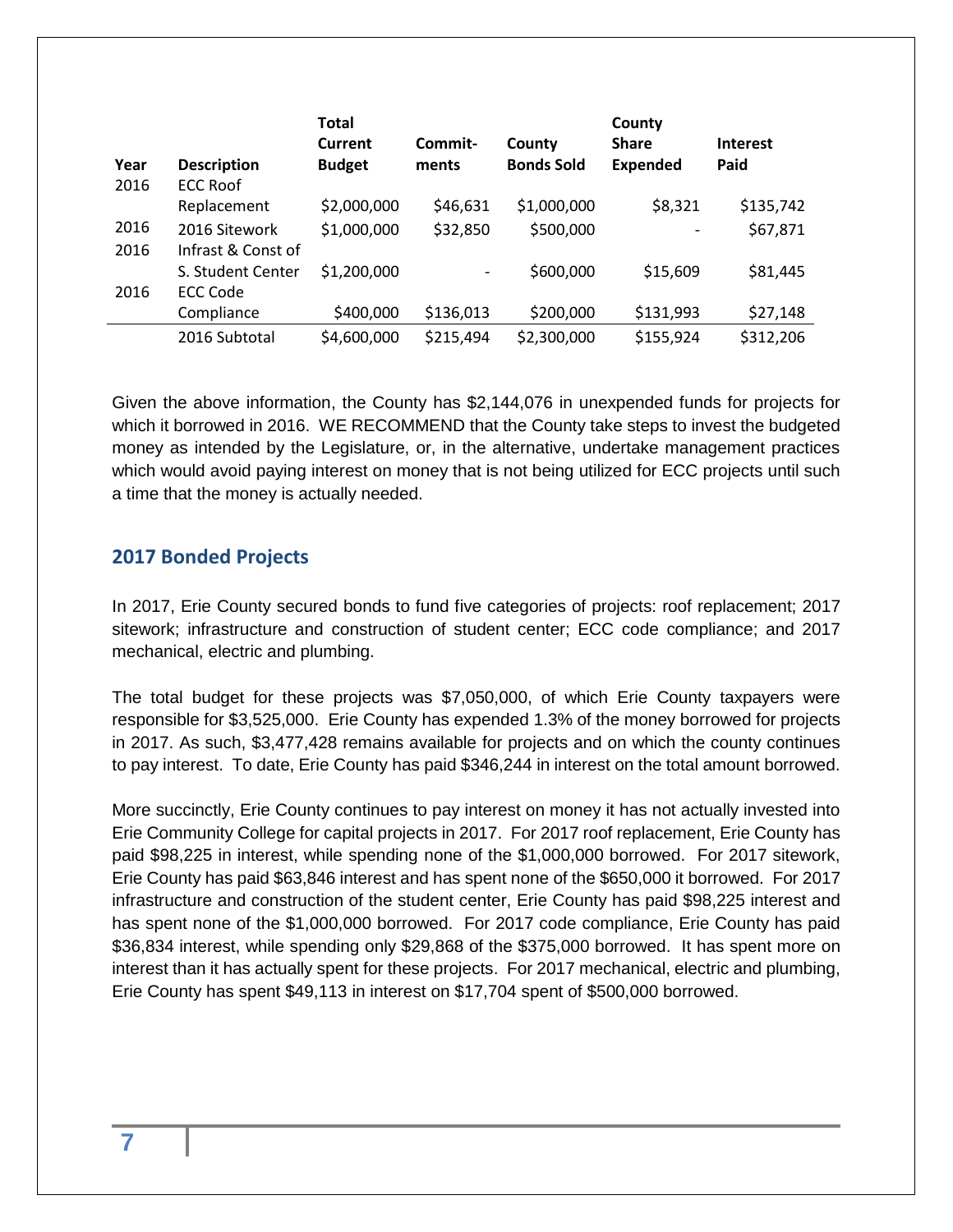|      |                    | <b>Total</b><br>Current | Commit-                  | County            | County<br><b>Share</b>   | <b>Interest</b> |
|------|--------------------|-------------------------|--------------------------|-------------------|--------------------------|-----------------|
| Year | <b>Description</b> | <b>Budget</b>           | ments                    | <b>Bonds Sold</b> | <b>Expended</b>          | Paid            |
| 2017 | Roof               |                         |                          |                   |                          |                 |
|      | Replacement        | \$2,000,000             | $\overline{\phantom{a}}$ | \$1,000,000       |                          | \$98,225        |
| 2017 | 2017 Sitework      | \$1,300,000             | $\overline{\phantom{a}}$ | \$650,000         | $\overline{\phantom{a}}$ | \$63,846        |
| 2017 | Infrast & Const of |                         |                          |                   |                          |                 |
|      | S. Student Center  | \$2,000,000             | $\overline{\phantom{a}}$ | \$1,000,000       |                          | \$98,225        |
| 2017 | <b>ECC Code</b>    |                         |                          |                   |                          |                 |
|      | Compliance         | \$750,000               | \$444,213                | \$375,000         | \$29,868                 | \$36,834        |
| 2017 | 2017 Mech, Elec,   |                         |                          |                   |                          |                 |
|      | Plumb              | \$1,000,000             | \$86,913                 | \$500,000         | \$17,704                 | \$49,113        |
|      | 2017 Subtotal      | \$7,050,000             | \$531,225                | \$3,525,000       | \$47,572                 | \$346,244       |

Given the above information, the County has \$3,477,428 in unexpended funds for projects for which it borrowed in 2017. WE RECOMMEND that the County take steps to invest the budgeted money as intended by the Legislature, or, in the alternative, undertake management practices which would avoid paying interest on money that is not being utilized for ECC projects until such a time that the money is actually needed.

#### <span id="page-7-0"></span>**2018 Bonded Projects**

In 2018, Erie County secured bonds to fund six categories of projects: roof replacement; 2018 sitework; 2018 infrastructure; ECC code compliance; 2018 mechanical, electric and plumbing; and, preservation of buildings.

The total budget for these projects was \$6,000,000, of which Erie County taxpayers were responsible for \$3,000,000. Erie County has expended less than 1% of the money borrowed for projects in 2018. As such, \$2,976,265 remains available for projects and on which the county continues to pay interest. To date, Erie County has paid \$180,263 in interest on the total amount borrowed.

More succinctly, Erie County continues to pay interest on money it has not actually invested into Erie Community College for capital projects in 2018. For 2018 roof replacement, Erie County has paid \$60,088 in interest, while spending \$19,962 of the \$1,000,000 borrowed. For 2018 sitework, Erie County has paid \$24,035 interest and has spent none of the \$400,000 it borrowed. For 2018 infrastructure, Erie County has paid \$30,044 interest and has spent none of the \$500,000 borrowed. For 2018 code compliance, Erie County has paid \$18,026 interest, while spending none of the \$300,000 borrowed. For 2018 mechanical, electric and plumbing, Erie County has spent \$30,044 in interest and has spent none of the \$500,000 borrowed. For 2018 preservation of buildings, Erie County has spent \$18,026 in interest and has spent \$3,773 of the \$300,000 borrowed.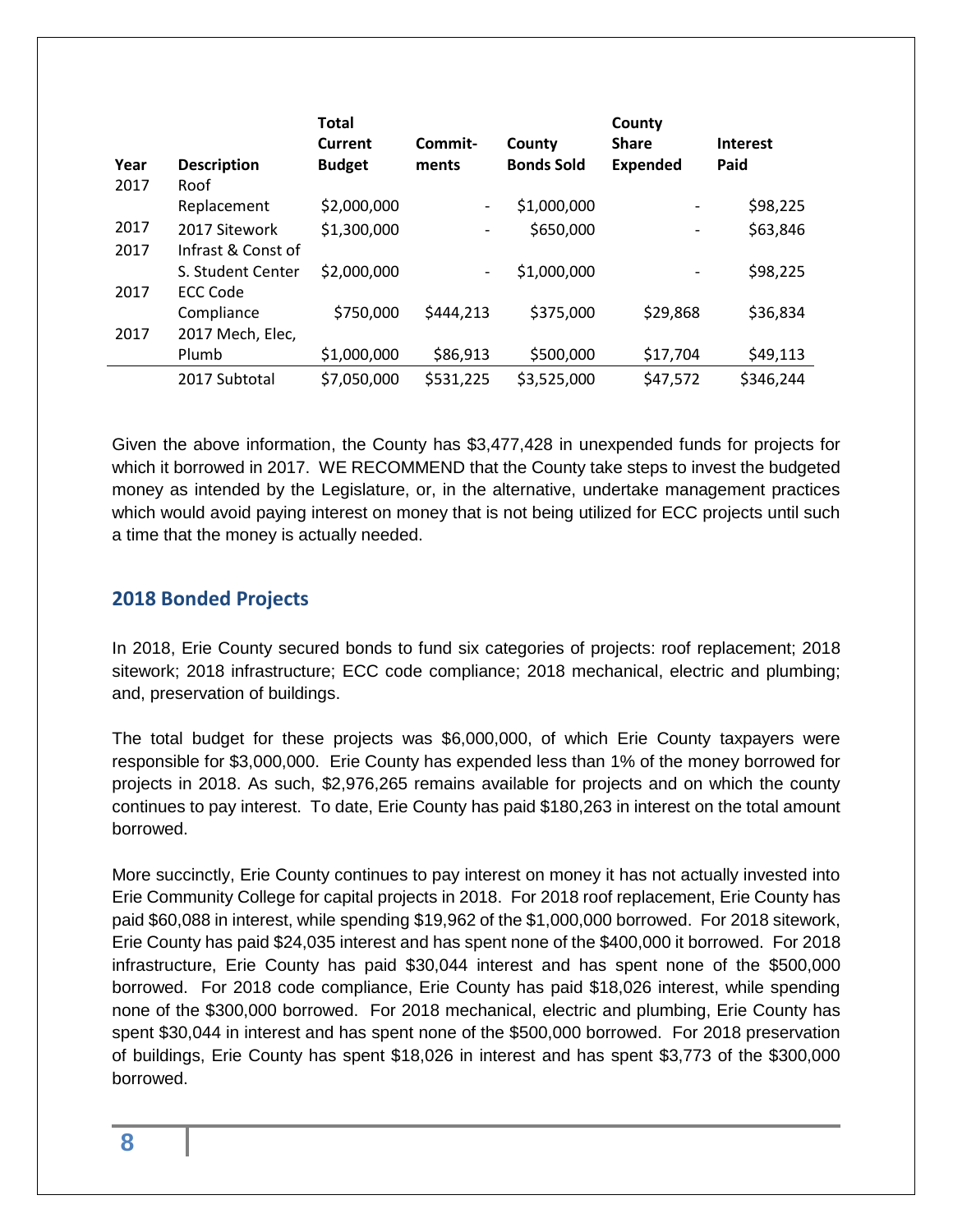|      |                    | <b>Total</b><br>Current | Commit-                  | County            | County<br><b>Share</b> | <b>Interest</b> |
|------|--------------------|-------------------------|--------------------------|-------------------|------------------------|-----------------|
| Year | <b>Description</b> | <b>Budget</b>           | ments                    | <b>Bonds Sold</b> | <b>Expended</b>        | Paid            |
| 2018 | Roof               |                         |                          |                   |                        |                 |
|      | Replacement        | \$2,000,000             | \$69,583                 | \$1,000,000       | \$19,962               | \$60,088        |
| 2018 | 2018 Sitework      | \$800,000               | $\overline{\phantom{a}}$ | \$400,000         |                        | \$24,035        |
| 2018 | 2018               |                         |                          |                   |                        |                 |
|      | Infrastructure     | \$1,000,000             | $\overline{\phantom{a}}$ | \$500,000         |                        | \$30,044        |
| 2018 | <b>ECC Code</b>    |                         |                          |                   |                        |                 |
|      | Compliance         | \$600,000               | \$317,150                | \$300,000         |                        | \$18,026        |
| 2018 | 2018 Mech, Elec,   |                         |                          |                   |                        |                 |
|      | Plumb              | \$1,000,000             | $\overline{\phantom{a}}$ | \$500,000         |                        | \$30,044        |
| 2018 | Preservation of    |                         |                          |                   |                        |                 |
|      | <b>Buildings</b>   | \$600,000               | \$37,455                 | \$300,000         | \$3,773                | \$18,026        |
|      | 2018 Subtotal      | \$6,000,000             | \$424,188                | \$3,000,000       | \$23,735               | \$180,263       |

Given the above information, the County has \$2,976,265 in unexpended funds for projects for which it borrowed in 2018. WE RECOMMEND that the County take steps to invest the budgeted money as intended by the Legislature, or, in the alternative, undertake management practices which would avoid paying interest on money that is not being utilized for ECC projects until such a time that the money is actually needed.

#### <span id="page-8-0"></span>**2019 Bonded Projects**

In 2019, Erie County changed the description for borrowing for Erie Community College projects. As seen above, bonded money was divided into a few categories to allow the approvers to somewhat target how money was intended to be spent. For the 2019 capital budget, there is only one category: collegewide improvements. Although this decreases transparency as to how money will be spent, it allows for the direction of resources as perceived needs arise.

The total budget for these projects was \$6,800,000, of which Erie County taxpayers were responsible for \$3,400,000. Of this \$3,400,000 borrowed, Erie County has not yet expended any money. Although it has not used any of the money which it borrowed, the county has expended \$33,793 on interest. As such, all \$3,400,000 remains available for projects on which the county continues to pay interest.

| Year | <b>Description</b>          | <b>Total</b><br>Current<br><b>Budget</b> | Commit-<br>ments         | <b>County Bonds</b><br><b>Sold</b> | County<br><b>Share</b><br><b>Expended</b> | <b>Interest</b><br>Paid |
|------|-----------------------------|------------------------------------------|--------------------------|------------------------------------|-------------------------------------------|-------------------------|
| 2019 | Collegewide<br>Improvements | \$6,800,000                              | $\overline{\phantom{a}}$ | \$3,400,000                        | $\qquad \qquad \blacksquare$              | \$33,793                |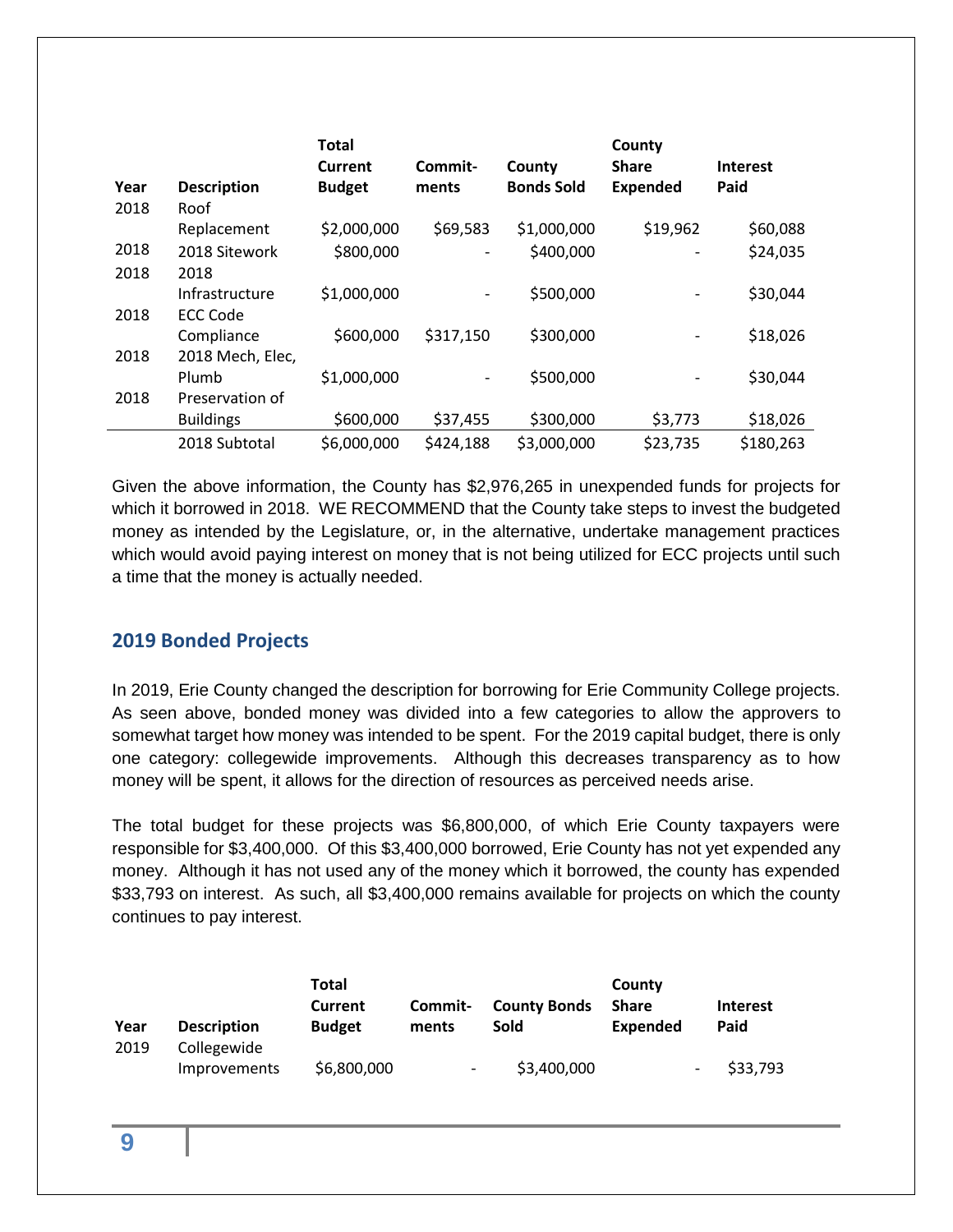Given the above information, the County has \$3,400,000 in unexpended funds for projects for which it borrowed in 2019. WE RECOMMEND that the County take steps to expend the budgeted money as intended by the Legislature, or, in the alternative, undertake management practices which would avoid paying interest on money that is not being utilized for ECC projects until such a time that the money is actually needed.

#### <span id="page-9-0"></span>**Conclusion**

Erie County owns the three campuses which comprise the Erie Community College system. As such, it budgets and borrows for certain capital improvements each year. Most of these projects include significant matching funds from New York State. For the years 2014 -2019, Erie County sold \$16,475,000 in bonds to fund \$32,950,000 in projects. To date, Erie County has expended \$3,609,446 of the \$16,475,000 that it has borrowed. To put it another way, Erie County has spent 21.9% of the money it has borrowed for recurring improvements to Erie Community College during these years. Regardless of whether the money is spent, Erie County is responsible for paying interest on the money borrowed. To date, the amount of interest paid on recurring bonds sold from 2014 – 2019 is \$1,611,851. The money spent on interest is 44.7% compared to the money actually spent on improvements.

A valid argument could be made that the money budgeted by the Legislature should be used to fix and improve Erie Community College. The physical issues that exist at ECC are not just cosmetic or preventative of further deterioration, but also pose safety concerns. This is evident by the recent incident at ECC North campus with the air conditioning system

In the alternative, an argument could also be made that if projects are not yet ready to be undertaken, money should not be borrowed. This would avoid prematurely paying interest without being able to enjoy the fruits of the investment due to inaction to improve the campuses.

The latter argument carries additional weight in light the recent revenue shortages which have caused a deficit in the Erie County. The County Executive has proposed closing out three projects from ECC mentioned in this report in an effort to avoid interest costs associated with the bonds sold. These projects include the 2011 ECC-North Campus Cooling System, paying off \$948,837 of the \$1,000,000 bonded in 2011 (\$51,163 funds expended; \$262,751 interest expended); 2016 Sitework, paying off \$500,000 of the \$500,000 bonded in 2016 (\$0 funds expended; \$67,871 interest expended); and, 2018 Sitework, paying off \$400,000 of the \$400,000 bonded in 2018 (\$0 funds expended; \$24,035 interest expended). In addition, the County Executive has proposed closing out the 2014 ECC Masonry Project, paying off \$50,000 of the \$75,000 bonded in 2014 (\$25,000 funds expended; \$14,003 interest expended). This project was not a subject of this report, due to its non-recurring nature. While this money cannot be used to address the revenue shortage, it will avoid future interest expenses. WE RECOMMEND that the Legislature accepts the County Executive's plan to close out these four projects, if the Legislature determines that the projects are complete, or the intention behind these capital improvements is no longer their priority.